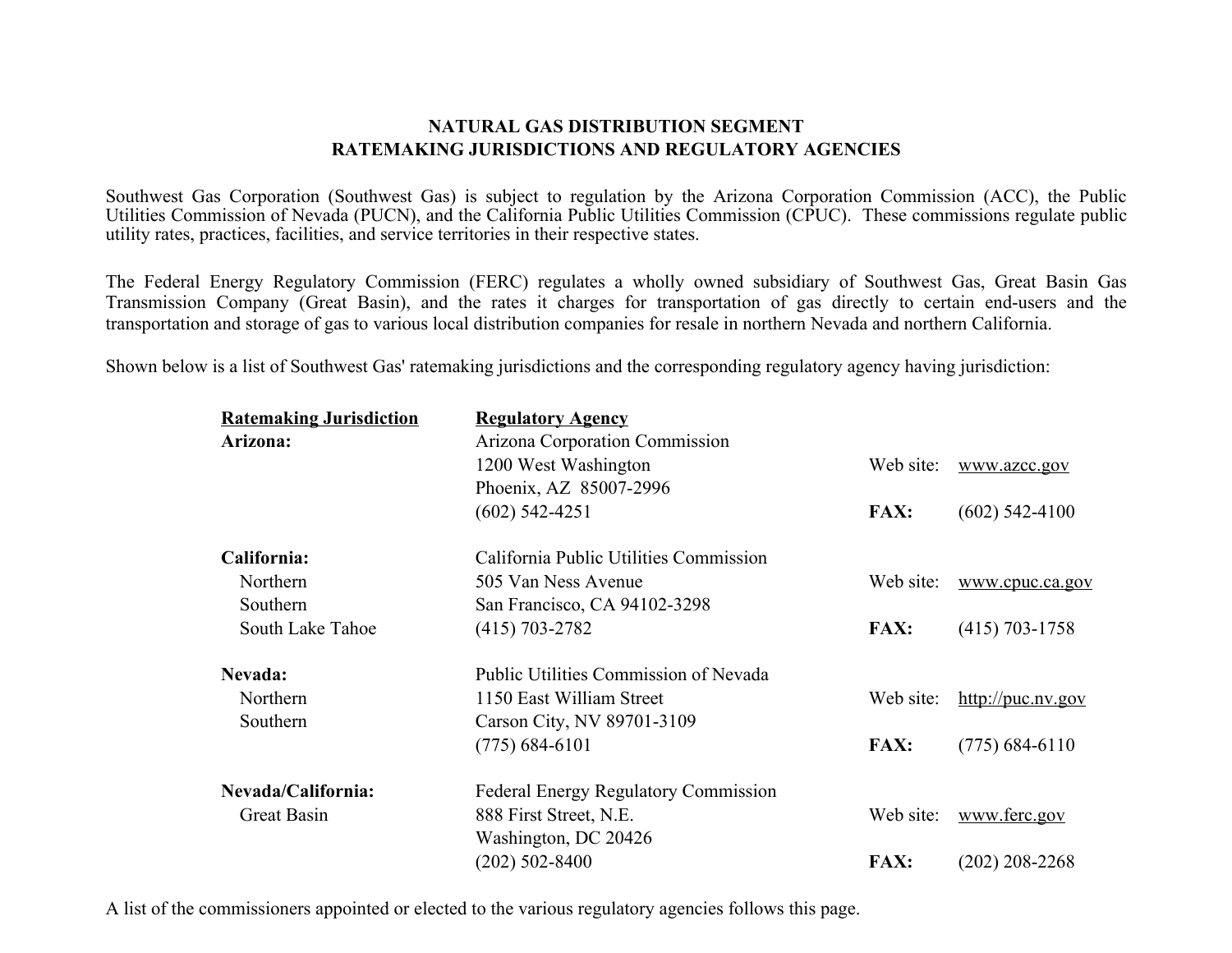### **SUMMARY OF COMMISSIONER STATUS BY JURISDICTION March 2022**

#### **ARIZONA**

| Five members, elected statewide to four-year staggered terms. Governor appoints replacements, if position is vacated.                                                                                                          |  |  |
|--------------------------------------------------------------------------------------------------------------------------------------------------------------------------------------------------------------------------------|--|--|
|                                                                                                                                                                                                                                |  |  |
|                                                                                                                                                                                                                                |  |  |
|                                                                                                                                                                                                                                |  |  |
|                                                                                                                                                                                                                                |  |  |
|                                                                                                                                                                                                                                |  |  |
| <b>Executive Director Matt Neubert</b>                                                                                                                                                                                         |  |  |
| <b>CALIFORNIA</b>                                                                                                                                                                                                              |  |  |
| Five members, appointed to six-year staggered terms by Governor and confirmed by Senate.                                                                                                                                       |  |  |
|                                                                                                                                                                                                                                |  |  |
|                                                                                                                                                                                                                                |  |  |
| Commissioner Clifford L. Rechtschaffen (2002) Dem. Term ends 12/31/2022                                                                                                                                                        |  |  |
|                                                                                                                                                                                                                                |  |  |
|                                                                                                                                                                                                                                |  |  |
| <b>Executive Director Rachel Peterson</b>                                                                                                                                                                                      |  |  |
| <b>NEVADA</b>                                                                                                                                                                                                                  |  |  |
| Three members, appointed to four-year staggered terms by Governor; no confirmation required.                                                                                                                                   |  |  |
|                                                                                                                                                                                                                                |  |  |
|                                                                                                                                                                                                                                |  |  |
|                                                                                                                                                                                                                                |  |  |
| Executive Director Stephanie Mullen                                                                                                                                                                                            |  |  |
| <b>FERC</b>                                                                                                                                                                                                                    |  |  |
| Up to five members, appointed to five-year staggered terms by President and confirmed by U.S. Senate.                                                                                                                          |  |  |
|                                                                                                                                                                                                                                |  |  |
|                                                                                                                                                                                                                                |  |  |
|                                                                                                                                                                                                                                |  |  |
| Commissioner Mark C. Christie Commissioner Mark C. Christie Commissioner Mark C. Christie Commissioner Mark C. Christie Commissioner Mark C. Christie Commissioner Mark C. Christie Commissioner Mark C. Christie Commissioner |  |  |
|                                                                                                                                                                                                                                |  |  |
| Secretary Kimberly D. Bose                                                                                                                                                                                                     |  |  |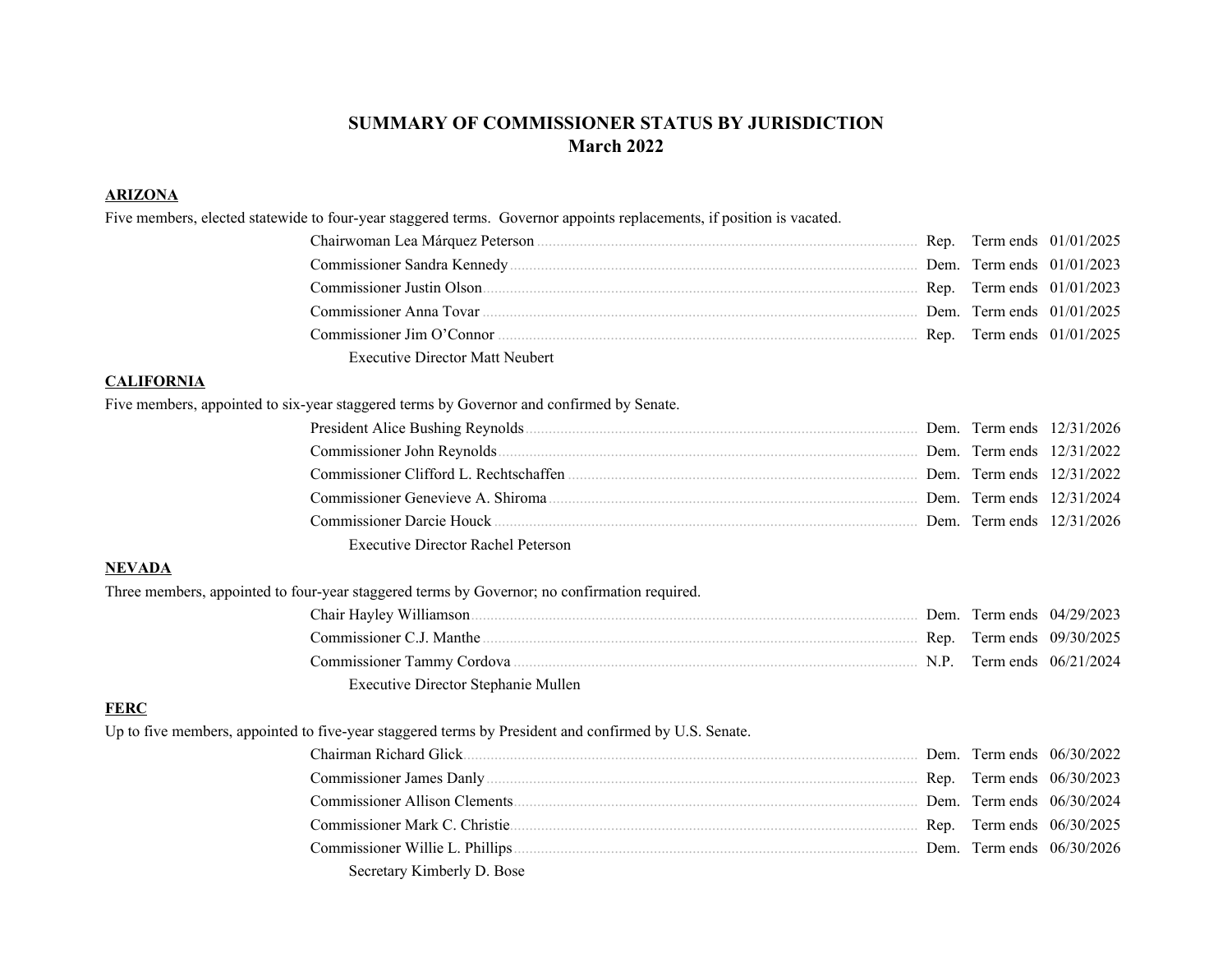## **NATURAL GAS DISTRIBUTION SEGMENT SUMMARY OF KEY REGULATORY FILINGS**

|                                           |                                  |                              |                              |                                 | <b>ADDITIONAL</b><br><b>MARGIN</b> | <b>ADDITIONAL</b><br><b>MARGIN</b> | <b>PERCENT</b><br><b>AUTHORIZED</b> | <b>OVERALL</b><br><b>RATE OF</b>                                                                                                                                                      | <b>RATE OF</b><br><b>RETURN ON</b>                                                                                                                                                                                                                                                                                                                                                                                                                                                                                                                                                                                                                       | <b>COMMON</b>                 |
|-------------------------------------------|----------------------------------|------------------------------|------------------------------|---------------------------------|------------------------------------|------------------------------------|-------------------------------------|---------------------------------------------------------------------------------------------------------------------------------------------------------------------------------------|----------------------------------------------------------------------------------------------------------------------------------------------------------------------------------------------------------------------------------------------------------------------------------------------------------------------------------------------------------------------------------------------------------------------------------------------------------------------------------------------------------------------------------------------------------------------------------------------------------------------------------------------------------|-------------------------------|
| <b>JURISDICTION</b>                       | <b>FILING</b><br><b>TYPE [1]</b> | <b>TEST</b><br><b>PERIOD</b> | <b>FILING</b><br><b>DATE</b> | <b>EFFECTIVE</b><br><b>DATE</b> | <b>REQUESTED</b><br>\$mm)          | <b>AUTHORIZED</b><br>$(Smm)$ [2]   | OF REQUESTED<br><b>AMOUNTS</b>      | <b>RETURN</b><br><b>GRANTED</b>                                                                                                                                                       | <b>COMMON EQUITY</b><br><b>GRANTED</b>                                                                                                                                                                                                                                                                                                                                                                                                                                                                                                                                                                                                                   | <b>EQUITY</b><br><b>RATIO</b> |
| <b>NEVADA</b>                             |                                  |                              |                              |                                 |                                    |                                    |                                     |                                                                                                                                                                                       |                                                                                                                                                                                                                                                                                                                                                                                                                                                                                                                                                                                                                                                          |                               |
| Docket No. 20-02023 (NNV)                 | <b>GRC</b>                       | 11/30/19                     | 02/26/20                     | 10/07/20                        | 2.7                                | 0.6                                | 22                                  | 6.75                                                                                                                                                                                  | 9.25                                                                                                                                                                                                                                                                                                                                                                                                                                                                                                                                                                                                                                                     | 49.26                         |
| Docket No. 20-02023 (SNV)                 | <b>GRC</b>                       | 11/30/19                     | 02/26/20                     | 10/07/20                        | 35.8                               | 22.7                               | 63                                  | 6.52                                                                                                                                                                                  | 9.25                                                                                                                                                                                                                                                                                                                                                                                                                                                                                                                                                                                                                                                     | 49.26                         |
| Docket No. 20-05028 (SNV) [3]             | <b>VIER</b>                      |                              | 05/27/20                     | 01/01/21                        | (1.8)                              | (1.8)                              | 100                                 | 6.52                                                                                                                                                                                  | 9.25                                                                                                                                                                                                                                                                                                                                                                                                                                                                                                                                                                                                                                                     | 49.26                         |
| Docket No. 21-09034 (SNV)                 | <b>GIR</b>                       |                              | 09/30/21                     | 01/01/22                        | (1.7)                              | (1.7)                              | 100                                 | 6.52                                                                                                                                                                                  | 9.25                                                                                                                                                                                                                                                                                                                                                                                                                                                                                                                                                                                                                                                     | 49.26                         |
| Docket No. 21-09034 (NNV)                 | GIR                              |                              | 09/30/21                     | 01/01/22                        | (0.2)                              | (0.2)                              | 100                                 | 6.75                                                                                                                                                                                  | 9.25                                                                                                                                                                                                                                                                                                                                                                                                                                                                                                                                                                                                                                                     | 49.26                         |
| Docket No. 21-09001 (SNV) [4]             | <b>GRC</b>                       | 05/31/21                     | 09/01/21                     | 04/01/22                        | 21.3                               | 12.8                               | 60                                  | 6.30                                                                                                                                                                                  | 9.40                                                                                                                                                                                                                                                                                                                                                                                                                                                                                                                                                                                                                                                     | 50.00                         |
| Docket No. 21-09001 (NNV) [4]             | <b>GRC</b>                       | 05/31/21                     | 09/01/21                     | 04/01/22                        | 2.5                                | 1.3                                | 53                                  | 6.56                                                                                                                                                                                  | 9.40                                                                                                                                                                                                                                                                                                                                                                                                                                                                                                                                                                                                                                                     | 50.00                         |
| <b>ARIZONA</b>                            |                                  |                              |                              |                                 |                                    |                                    |                                     |                                                                                                                                                                                       |                                                                                                                                                                                                                                                                                                                                                                                                                                                                                                                                                                                                                                                          |                               |
| Docket No. G-01551A-16-0107               | <b>GRC</b>                       | 11/30/15                     | 05/02/16                     | 04/01/17                        | 32.0                               | 16.0                               | 50                                  | 7.42                                                                                                                                                                                  | 9.50                                                                                                                                                                                                                                                                                                                                                                                                                                                                                                                                                                                                                                                     | 51.70                         |
| Docket No. G-01551A-16-0107               | <b>COYL</b>                      |                              | 02/28/18                     | 09/01/18                        | 2.4                                | 1.7                                | 71                                  | 7.42                                                                                                                                                                                  | 9.50                                                                                                                                                                                                                                                                                                                                                                                                                                                                                                                                                                                                                                                     | 51.70                         |
| Docket No. G-01551A-16-0107               | <b>VSP</b>                       |                              | 02/28/18                     | 09/01/18                        | 3.0                                | 2.4                                | 80                                  | 5.71                                                                                                                                                                                  | 9.50                                                                                                                                                                                                                                                                                                                                                                                                                                                                                                                                                                                                                                                     | 51.70                         |
| Docket No. G-01551A-16-0107               | <b>COYL</b>                      |                              | 02/27/19                     | 11/07/19                        | 3.2                                | 0.0                                | 50                                  | 7.42                                                                                                                                                                                  | 9.50                                                                                                                                                                                                                                                                                                                                                                                                                                                                                                                                                                                                                                                     | 51.70                         |
| Docket No. G-01551A-16-0107               | <b>VSP</b>                       |                              | 02/27/19                     | 11/07/19                        | 9.5                                | 0.0                                | 30 <sup>2</sup>                     | 5.71                                                                                                                                                                                  | 9.50                                                                                                                                                                                                                                                                                                                                                                                                                                                                                                                                                                                                                                                     | 51.70                         |
| Docket No. G-01551A-19-0055               | <b>GRC</b>                       | 01/31/19                     | 05/01/19                     | 01/01/21                        | 80.7                               | 36.8                               | 46                                  | 7.03                                                                                                                                                                                  | 9.10                                                                                                                                                                                                                                                                                                                                                                                                                                                                                                                                                                                                                                                     | 51.10                         |
| Docket No. G-01551A-19-0055               | <b>COYL</b>                      |                              | 05/28/21                     | 11/09/21                        | 13.7                               | 13.7                               | 100                                 | 7.42                                                                                                                                                                                  | 9.50                                                                                                                                                                                                                                                                                                                                                                                                                                                                                                                                                                                                                                                     | 51.70                         |
| Docket No. G-01551A-19-0055 [5]           | <b>VSP</b>                       |                              | 05/28/21                     | 11/09/21                        | 59.9                               | 59.9                               | 100                                 | 5.71                                                                                                                                                                                  | 9.50                                                                                                                                                                                                                                                                                                                                                                                                                                                                                                                                                                                                                                                     | 51.70                         |
|                                           |                                  |                              |                              |                                 |                                    |                                    |                                     |                                                                                                                                                                                       |                                                                                                                                                                                                                                                                                                                                                                                                                                                                                                                                                                                                                                                          |                               |
| <b>CALIFORNIA</b>                         |                                  |                              |                              |                                 |                                    |                                    |                                     |                                                                                                                                                                                       |                                                                                                                                                                                                                                                                                                                                                                                                                                                                                                                                                                                                                                                          |                               |
| Advice Letter No. 1058 (SCA)              | Attrition                        |                              | 11/30/17                     | 01/01/18                        | 2.0                                | 2.0                                | 100                                 | 6.83                                                                                                                                                                                  | 10.10                                                                                                                                                                                                                                                                                                                                                                                                                                                                                                                                                                                                                                                    | 55.00                         |
| Advice Letter No. 1058 (NCA/SLT)          | Attrition                        |                              | 11/30/17                     | 01/01/18                        | 0.8                                | 0.8                                | 100                                 | 8.18                                                                                                                                                                                  | 10.10                                                                                                                                                                                                                                                                                                                                                                                                                                                                                                                                                                                                                                                    | 55.00                         |
| Advice Letter No. 1086 (SCA)              | Attrition                        |                              | 11/30/18                     | 01/01/19                        | 2.0                                | 2.0                                | 100                                 | 6.83                                                                                                                                                                                  | 10.10                                                                                                                                                                                                                                                                                                                                                                                                                                                                                                                                                                                                                                                    | 55.00                         |
| Advice Letter No. 1086 (NCA/SLT)          | Attrition                        |                              | 11/30/18                     | 01/01/19                        | 0.8                                | 0.8                                | 100                                 | 8.18                                                                                                                                                                                  | 10.10                                                                                                                                                                                                                                                                                                                                                                                                                                                                                                                                                                                                                                                    | 55.00                         |
| Application 19-08-015 (SCA)               | <b>GRC</b>                       | 12/31/21                     | 08/30/19                     | 04/01/21                        | 6.8                                | 3.0                                | 44                                  | 7.11                                                                                                                                                                                  | 10.00                                                                                                                                                                                                                                                                                                                                                                                                                                                                                                                                                                                                                                                    | 52.00                         |
| Application 19-08-015 (NCA/SLT)           | <b>GRC</b>                       | 12/31/21                     | 08/30/19                     | 04/01/21                        | 6.0                                | 3.4                                | 57                                  | 7.44                                                                                                                                                                                  | 10.00                                                                                                                                                                                                                                                                                                                                                                                                                                                                                                                                                                                                                                                    | 52.00                         |
| Advice Letter No. 1117 (SCA)              | Attrition                        |                              | 11/27/19                     | 01/01/20                        | 2.1                                | 2.1                                | 100                                 | 6.83                                                                                                                                                                                  | 10.10                                                                                                                                                                                                                                                                                                                                                                                                                                                                                                                                                                                                                                                    | 55.00                         |
| Advice Letter No. 1117 (NCA/SLT)          | Attrition                        |                              | 11/27/19                     | 01/01/20<br>01/01/22            | 0.8<br>2.2                         | 0.8                                | 100                                 | 8.18                                                                                                                                                                                  | 10.10                                                                                                                                                                                                                                                                                                                                                                                                                                                                                                                                                                                                                                                    | 55.00                         |
| Advice Letter No. 1191 (SCA)              | Attrition                        |                              | 11/24/21                     |                                 |                                    | 2.2                                | 100                                 | 7.11                                                                                                                                                                                  | 10.00                                                                                                                                                                                                                                                                                                                                                                                                                                                                                                                                                                                                                                                    | 52.00                         |
| Advice Letter No. 1191 (NCA/SLT)          | Attrition                        |                              | 11/24/21                     | 01/01/22                        | 0.9                                | 0.9                                | 100                                 | 7.44                                                                                                                                                                                  | 10.00                                                                                                                                                                                                                                                                                                                                                                                                                                                                                                                                                                                                                                                    | 52.00                         |
| Advice Letter No. 1195 (NCA)              | Attrition                        |                              | 12/22/21                     | 02/01/22                        | 0.1                                | 0.1                                | 100                                 | 7.44                                                                                                                                                                                  | 10.00                                                                                                                                                                                                                                                                                                                                                                                                                                                                                                                                                                                                                                                    | 52.00                         |
| <b>FERC</b>                               |                                  |                              |                              |                                 |                                    |                                    |                                     |                                                                                                                                                                                       |                                                                                                                                                                                                                                                                                                                                                                                                                                                                                                                                                                                                                                                          |                               |
| Docket No. RP14-540                       | <b>GRC</b>                       | 08/31/14                     | 02/28/14                     | 09/01/14                        | 9.0                                | 2.4                                | 27                                  | $[6] % \begin{center} \includegraphics[width=\linewidth]{imagesSupplemental/Imetad.png} \end{center} % \caption { % Our method shows the proposed method. % } % \label{fig:limsub} %$ | $[6] % \begin{center} \includegraphics[width=\linewidth]{imagesSupplemental/Imetad.png} \end{center} % \caption { % Our method shows the proposed method. % } % \label{fig:limsub} %$                                                                                                                                                                                                                                                                                                                                                                                                                                                                    | [6]                           |
| Docket No. CP14-509 (2015 Elko Expansion) | Expansion                        |                              | 06/27/14                     | 01/06/16                        | 6.0                                | 6.0                                | 100                                 | $[7]$                                                                                                                                                                                 | $[7] % \begin{minipage}[b]{0.5\linewidth} \centering \includegraphics[width=\textwidth]{figs/fig_10.pdf} \caption{The figure shows the number of times on the number of times.} \label{fig:fig:fig_1} \end{minipage} \vspace{0.05in} \begin{minipage}[b]{0.5\linewidth} \centering \includegraphics[width=\textwidth]{figs/fig_10.pdf} \caption{The figure shows the number of times on the number of times on the number of times.} \label{fig:fig:fig_1} \end{minipage} \vspace{0.05in} \begin{minipage}[b]{0.5\linewidth} \centering \includegraphics[width=\textwidth]{figs/fig_10.pdf} \caption{The figure shows the number of times on the number$ | $[7]$                         |
| Docket No. CP17-471 (2018 Expansion)      | Expansion                        |                              | 07/05/17                     | 11/26/18                        | 3.3                                | 3.3                                | 100                                 | $[7]$                                                                                                                                                                                 | $[7]$                                                                                                                                                                                                                                                                                                                                                                                                                                                                                                                                                                                                                                                    | $[7]$                         |
| Docket No. RP19-1291                      | <b>GRC</b>                       | 11/30/19                     | 05/31/19                     | 12/01/19                        | 7.1                                | (0.7)                              | <b>NM</b>                           | [8]                                                                                                                                                                                   | [8]                                                                                                                                                                                                                                                                                                                                                                                                                                                                                                                                                                                                                                                      | [8]                           |
|                                           |                                  |                              |                              |                                 |                                    |                                    |                                     |                                                                                                                                                                                       |                                                                                                                                                                                                                                                                                                                                                                                                                                                                                                                                                                                                                                                          |                               |

[1] GRC = General Rate Case; VIER = Variable Interest Expense Recovery Mechanism; GIR=Gas Infrastructure Replacement; COYL=Customer Owned Yard Lines;

Attrition = Annual Attrition Filing and Automatic Trigger Mechanism for Cost of Capital; VSP = Vintage Steel Pipe.

[2] Authorized amounts do not include the effect of lower depreciation rates, which contribute to an increase in operating income.

[3] Represents the net change in margin resulting from the Average Variable Interest Rate (AVIR).

[4] Additional Margin Requested reflects amounts requested at certification. Additional Margin Authorized excludes \$4.9MM associated with non cost-of-service COVID regulatory asset and contract revenues adjustment.

[5] Effective 11/1/2021, rate to recover revenue begins 3/1/2022 with recovery over 3 years.

[6] Stipulation - Not Identified in Order. Decision authorized a pre-tax rate of return of 11.50 percent.

[7] Stipulation in Docket No. RP14-540 authorized a pre-tax rate of return of 11.50 percent.

[8] Stipulation - Not Identified in Order. Stipulation authorized pre-tax rate of return of 9.90 percent.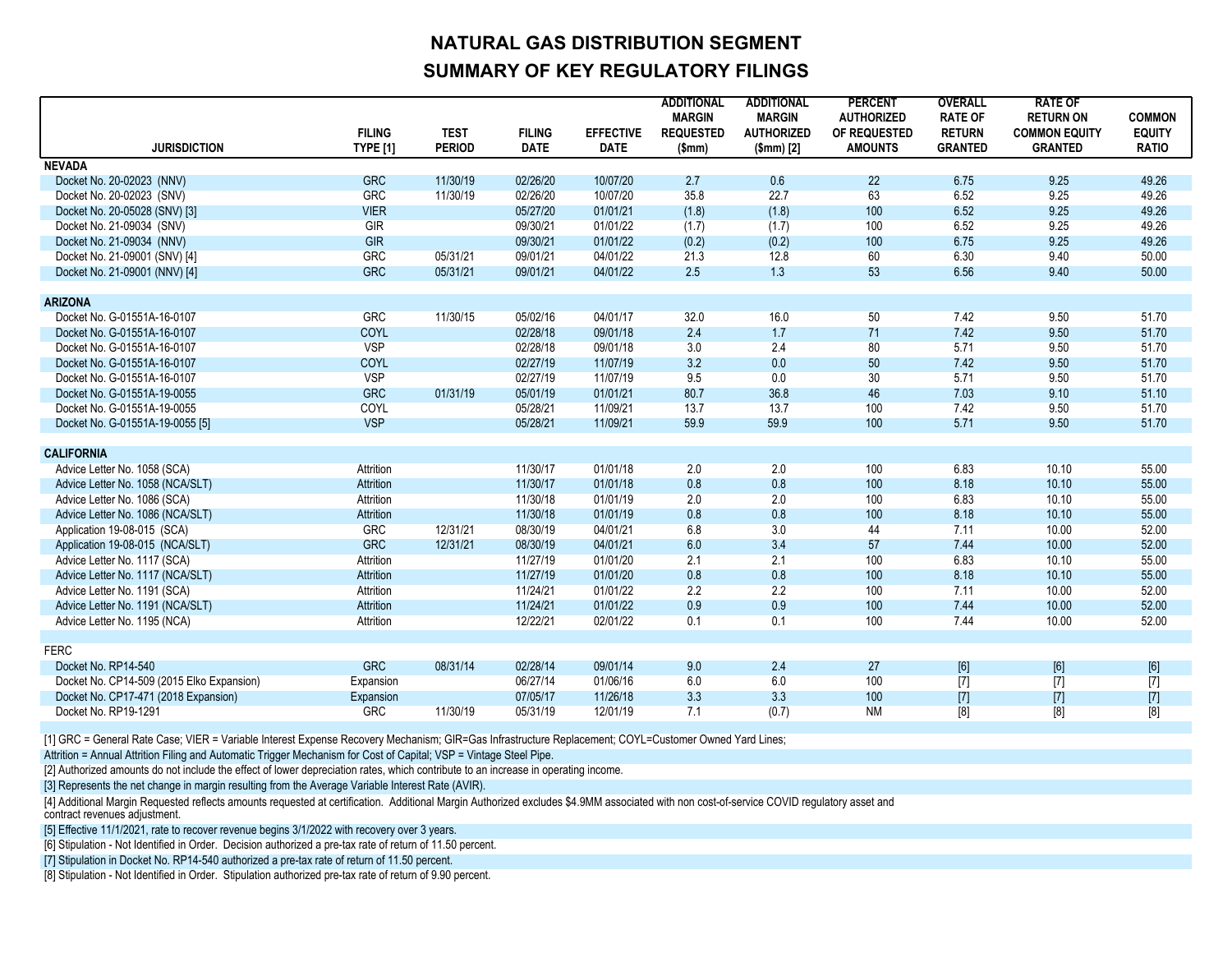| <b>SUMMARY OPERATING RESULTS</b>                              | YEAR ENDED DECEMBER 31,           |                 |                      |                 |                 |                |                 |                |                                  |           |  |  |  |
|---------------------------------------------------------------|-----------------------------------|-----------------|----------------------|-----------------|-----------------|----------------|-----------------|----------------|----------------------------------|-----------|--|--|--|
| (In thousands, except per share amounts)                      | 2021                              | 2020            | 2019                 | 2018            | 2017            | 2016           | 2015            | 2014           | 2013                             | 2012      |  |  |  |
| <b>Results of Consolidated Operations</b>                     |                                   |                 |                      |                 |                 |                |                 |                |                                  |           |  |  |  |
| Contribution to net income - natural gas distribution         | 1\$<br>$187,135$ \\$              | $159, 118$ \\$  | $163,171$ $\sqrt{5}$ | $138,842$ \\$   | $156,818$ \\$   | $119,423$ \\$  | $111,625$ \\$   | $116,872$ \\$  | $124,169$ \\$                    | 116,619   |  |  |  |
| Contribution to net income - utility infrastructure services* | 40,420                            | 74,862          | 52,404               | 44,977          | 38,360          | 32,618         | 26,692          | 24,254         | 21,151                           | 16,712    |  |  |  |
| Contribution to net income - corporate and administrative*    | (26, 776)                         | (1,656)         | (1,639)              | (1, 542)        | (1, 337)        |                |                 |                |                                  |           |  |  |  |
| Net income *                                                  | \$<br>200,779   \$                | $232,324$ \\$   | $213,936$   \$       | 182,277   \$    | $193,841$ \\$   | $152,041$   \$ | $138,317$ \\$   | $141,126$   \$ | $145,320$   \$                   | 133,331   |  |  |  |
|                                                               |                                   |                 |                      |                 |                 |                |                 |                |                                  |           |  |  |  |
| Basic earnings per share                                      | $3.39$ \\$<br>\$                  | $4.15$ \\$      | $3.94$ \\$           | $3.69$   \$     | $4.04$ \\$      | $3.20$ \\$     | $2.94$ \\$      | $3.04$   \$    | $3.14$ $\sqrt{5}$                | 2.89      |  |  |  |
| Diluted earnings per share                                    | \$<br>$3.39$ \\$                  | $4.14$ \\$      | $3.94$ \\$           | $3.68$ \\$      | $4.04$ \\$      | $3.18$ \\$     | $2.92$ \\$      | $3.01$ \\$     | $3.11$ $\sqrt{5}$                | 2.86      |  |  |  |
|                                                               |                                   |                 |                      |                 |                 |                |                 |                |                                  |           |  |  |  |
| Average common shares                                         | 59,145                            | 55,998          | 54,245               | 49,419          | 47,965          | 47,469         | 46,992          | 46,494         | 46,318                           | 46,115    |  |  |  |
| Average shares (assuming dilution)                            | 59,259                            | 56,076          | 54,312               | 49,476          | 47,991          | 47,814         | 47,383          | 46,944         | 46,758                           | 46,555    |  |  |  |
|                                                               |                                   |                 |                      |                 |                 |                |                 |                |                                  |           |  |  |  |
| <b>Results of Natural Gas Distribution</b>                    |                                   |                 |                      |                 |                 |                |                 |                |                                  |           |  |  |  |
| Gas operating revenues                                        | $\mathbf{\$}$<br>$1,521,790$   \$ | $1,350,585$ \\$ | $1,368,939$ \\$      | $1,357,728$ \\$ | $1,302,308$ \\$ | $1,321,412$ \$ | $1,454,639$ \\$ | 1,382,087      | $\frac{1}{2}$<br>$1,300,154$ \\$ | 1,321,728 |  |  |  |
| Net cost of gas sold                                          | 430,907                           | 342,837         | 385,164              | 419,388         | 355,045         | 397,121        | 563,809         | 505,356        | 436,001                          | 479,602   |  |  |  |
| Operating margin                                              | 1,090,883                         | 1,007,748       | 983,775              | 938,340         | 947,263         | 924,291        | 890,830         | 876,731        | 864,153                          | 842,126   |  |  |  |
| Operations and maintenance expense **                         | 438,550                           | 406,382         | 422,174              | 404,813         | 391,321         | 381,964        | 369,832         | 368,313        | 361,422                          | 349,257   |  |  |  |
| Depreciation and amortization                                 | 253,398                           | 235,295         | 215,620              | 191,816         | 201,922         | 233,463        | 213,455         | 204,144        | 193,848                          | 186,035   |  |  |  |
| Taxes other than income taxes                                 | 80,343                            | 63,460          | 62,328               | 59,898          | 57,946          | 52,376         | 49,393          | 47,252         | 45,551                           | 41,728    |  |  |  |
| Operating income                                              | 318,592                           | 302,611         | 283,653              | 281,813         | 296,074         | 256,488        | 258,150         | 257,022        | 263,332                          | 265,106   |  |  |  |
| Other income (deductions)**                                   | (4, 559)                          | (6,590)         | 9,517                | (17, 240)       | (6, 388)        | (11, 484)      | (21, 075)       | (8, 254)       | (11, 231)                        | (16, 557) |  |  |  |
| Net interest deductions                                       | 97,560                            | 101,148         | 95,026               | 81,740          | 69,733          | 66,997         | 64,095          | 68,299         | 62,555                           | 66,957    |  |  |  |
| Income before income taxes                                    | 216,473                           | 194,873         | 198,144              | 182,833         | 219,953         | 178,007        | 172,980         | 180,469        | 189,546                          | 181,592   |  |  |  |
| Income tax expense                                            | 29,338                            | 35,755          | 34,973               | 43,991          | 63,135          | 58,584         | 61,355          | 63,597         | 65,377                           | 64,973    |  |  |  |
| Contribution to consolidated net income                       | \$<br>$187,135$   \$              | $159, 118$ \\$  | $163,171$ $\sqrt{5}$ | $138,842$   \$  | $156,818$ \\$   | $119,423$   \$ | $111,625$   \$  | 116,872   \$   | 124,169   \$                     | 116,619   |  |  |  |

\* Reflects acquisition-related deal and financing costs associated with Questar Pipelines and Riggs Distler acquisitions in 2021.

\*\* To reflect the impacts of the Company's 2018 adoption of the Financial Accounting Standards Board ("FASB") update, "Compensation - Retirement Benefits (Topic 715): Improving the Presentation of Net Periodic Pension Cost and Net Periodic Post-retirement Benefit Cost," non-service components of these costs have been reclassified from this line item (as a practical expedient) to Other income (deductions) for 2012-2017, with no impact to earnings overall.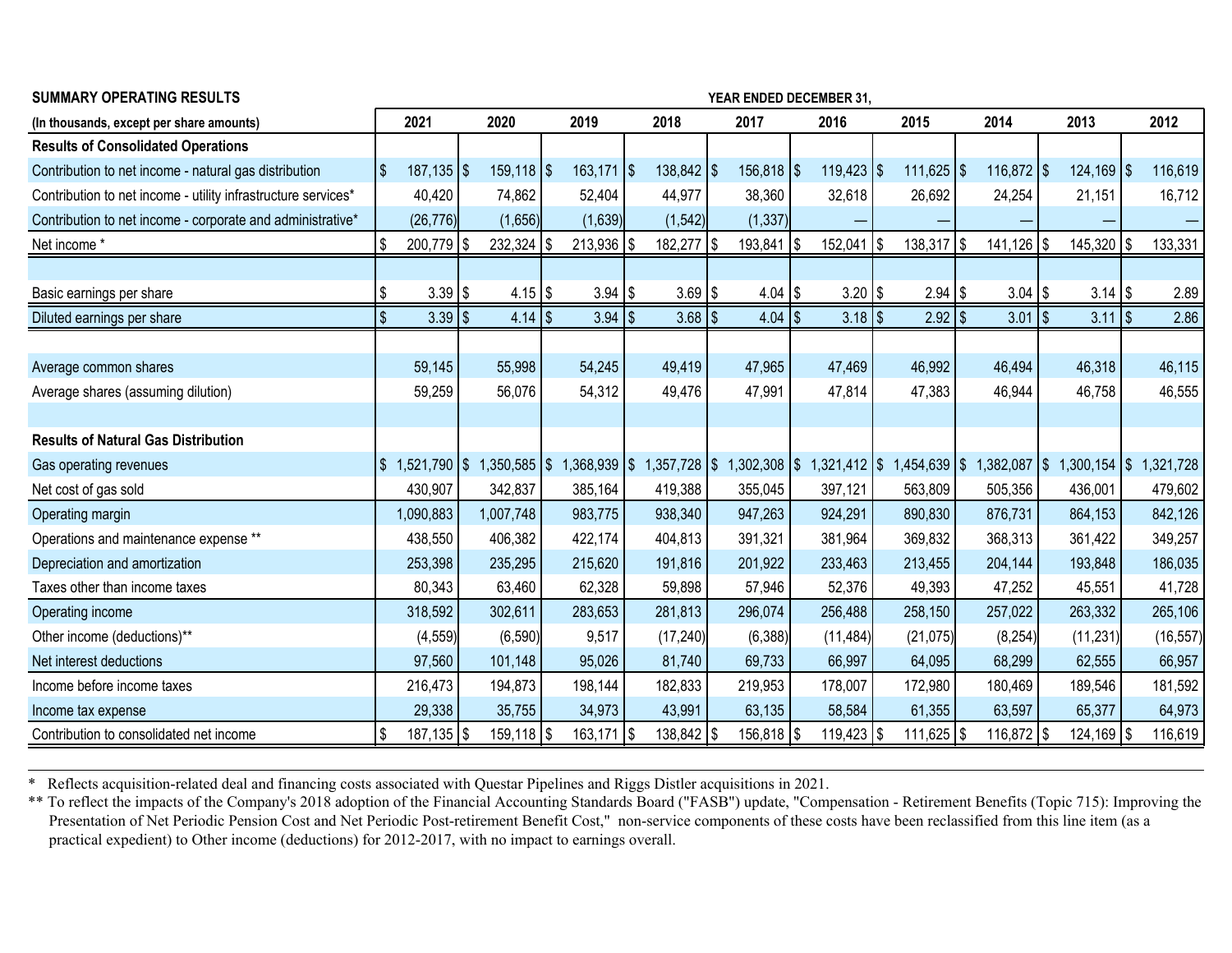|  |  | SUMMARY CONSOLIDATED BALANCE SHEET |
|--|--|------------------------------------|
|--|--|------------------------------------|

**AT DECEMBER 31,** 

| (In thousands)                                         | 2021*                    | 2020                      | 2019                    | 2018                     | 2017                    | 2016                   | 2015                   | 2014                   | 2013                  | 2012      |
|--------------------------------------------------------|--------------------------|---------------------------|-------------------------|--------------------------|-------------------------|------------------------|------------------------|------------------------|-----------------------|-----------|
| <b>ASSETS</b>                                          |                          |                           |                         |                          |                         |                        |                        |                        |                       |           |
| Net regulated operations plant                         | 7,594,022   \$           | $6,176,081$ \\$           | $5,685,197$ \\$         | $5,093,238$ \\$          | $4,523,650$ $\sqrt{ }$  | $4,131,971$ $\sqrt{5}$ | $3,891,085$ \\$        | $3,658,383$ \\$        | $3,486,108$ \\$       | 3,343,794 |
| Other property and investments                         | 1,316,479                | 834,245                   | 784,173                 | 623,551                  | 428,180                 | 342,343                | 313,531                | 326,743                | 260,871               | 242,096   |
| Restricted cash                                        |                          |                           |                         |                          |                         |                        |                        | 821                    |                       |           |
| <b>Current assets</b>                                  | 1,614,767                | 871,013                   | 859,856                 | 839,769                  | 657,032                 | 533,307                | 558,174                | 606,611                | 494,672               | 458,417   |
| Noncurrent assets                                      | 2,239,989                | 854,514                   | 840,822                 | 801,171                  | 628,204                 | 573,505                | 595,895                | 615,739                | 323,523               | 443,750   |
| Total assets                                           | \$12,765,257             | $8,735,853$ $\frac{8}{3}$ | $8,170,048$ \\$         | 7,357,729   \$           | $6,237,066$ \\$         | $5,581,126$ \\$        | $5,358,685$   \$       | 5,208,297              | 4,565,174   \$<br>1\$ | 4,488,057 |
| <b>CAPITALIZATION</b>                                  |                          |                           |                         |                          |                         |                        |                        |                        |                       |           |
| Common stock equity                                    | 1,886,268   \$<br>S      | 1,667,978   \$            | $1,523,574$ $\sqrt{ }$  | $,360,425$ $\frac{1}{3}$ | 1,005,052   \$          | $952,235$   \$         | $945,455$ \\$          | 899,534   \$           | 888,507   \$          | 876,555   |
| Accumulated other comprehensive income (loss), net     | (46, 761)                | (61,003)                  | (56, 732)               | (52,668)                 | (47,682)                | (48,008)               | (50, 268)              | (50, 175)              | (41,698)              | (50, 745) |
| Retained earnings                                      | 1,114,313                | 1,067,978                 | 1,039,072               | 944,285                  | 857,398                 | 759,263                | 699,221                | 639,164                | 567,714               | 484,369   |
| Noncontrolling interests                               |                          |                           |                         | (452)                    | (2,365)                 | (2, 217)               | (2,083)                | (2, 257)               | (2, 128)              | (1,681)   |
| Redeemable noncontrolling interests                    | 196,717                  | 165,716                   | 84,542                  | 81,831                   |                         | 22,590                 | 16,108                 | 20,042                 |                       |           |
| Long-term debt, less current maturities                | 4,115,684                | 2,732,200                 | 2,300,482               | 2,107,258                | 1,798,576               | 1,549,983              | 1,551,204              | 1,631,374              | 1,381,327             | 1,268,373 |
| Total capitalization                                   | 7,266,221                | $5,572,869$ \\$<br>5      | $4,890,938$   \$        | $4,440,679$ \\$          | $3,610,979$ \$          | $3,233,846$ \\$        | 3,159,637              | $3,137,682$ \\$        | $2,793,722$   \$      | 2,576,871 |
| <b>LIABILITIES</b>                                     |                          |                           |                         |                          |                         |                        |                        |                        |                       |           |
| Current maturities of long-term debt                   | $297,324$ \\$            | $40,433$ $\frac{1}{9}$    | $163,512$ $\frac{1}{3}$ | $33,060$ $\frac{1}{3}$   | $25,346$ $\frac{1}{9}$  | $50,101$ $\sqrt$       | $19,475$ $\frac{1}{9}$ | $19,192$ $\frac{1}{3}$ | $11,105$ $\sqrt{5}$   | 50,137    |
| <b>Current liabilities</b>                             | 2,814,725                | 871,534                   | 916,349                 | 905,585                  | 790,535                 | 578,274                | 515,570                | 450,925                | 423,059               | 484,992   |
| Deferred income taxes and investment tax credits       | 768,868                  | 647,453                   | 599,840                 | 529,201                  | 476,960                 | 840,653                | 769,445                | 723,688                | 674,411               | 616,184   |
| Other deferred credits and other long-term liabilities | 1,618,119                | 1,603,564                 | 1,599,409               | 1,449,204                | 1,333,246               | 878,252                | 894,558                | 876,810                | 662,877               | 759,873   |
| <b>Total liabilities</b>                               | 5,499,036                | 3,162,984                 | 3,279,110               | 2,917,050                | 2,626,087               | 2,347,280              | 2,199,048              | 2,070,615              | 1,771,452             | 1,911,186 |
| Total capitalization and liabilities                   | $\frac{1}{2}$ 12,765,257 | $8,735,853$ \\$           | $8,170,048$ \\$         | 7,357,729                | $6,237,066$ \\$<br>l \$ | $5,581,126$ \\$        | $5,358,685$ \\$        | 5,208,297              | $4,565,174$ \\$       | 4,488,057 |

\*Reflects the acquisition of Dominion Energy Questar Pipeline, LLC and related entities, and the parent company of Riggs Distler, Inc., which closed on December 31, 2021 and August 27, 2021, respectively. Other smaller acquisitions are reflected, where relevant, in earlier periods.

### **NATURAL GAS DISTRIBUTION SEGMENT CASH**

| <b>FLOWS</b>              |               | <b>YEAR ENDED DECEMBER 31,</b> |                         |                |                         |              |                        |               |                       |            |  |  |  |
|---------------------------|---------------|--------------------------------|-------------------------|----------------|-------------------------|--------------|------------------------|---------------|-----------------------|------------|--|--|--|
| (In thousands)            | 2021          | 2020                           | 2019                    | 2018           | 2017                    | 2016         | 2015                   | 2014          | 2013                  | 2012       |  |  |  |
| From operating activities | $25,245$   \$ | $424,061$ \\$                  | $367,794$ $\frac{1}{3}$ | $382,502$   \$ | $309,216$ $\frac{1}{9}$ | 507,224   \$ | 497,500   \$           | 288,534   \$  | 265,290   \$          | 344,441    |  |  |  |
| From investing activities | (586, 042)    | (677, 412)                     | (759, 842)              | (669, 392)     | (557, 384)              | (446, 238)   | (416, 727)             | (328, 645)    | (304, 189)            | (296, 886) |  |  |  |
| From financing activities | 558,418       | 253,932                        | 400,575                 | 280,906        | 267,090                 | (63, 339)    | (74, 159)              | 23,413        | 44,947                | (43, 453)  |  |  |  |
| Net change in cash        | $(2,379)$ \$  | $581$   \$                     |                         | $(5,984)$ \$   | $18,922$ \              | $(2,353)$ \$ | $6,614$ $\frac{15}{3}$ | $(16,698)$ \$ | $6,048$ $\frac{1}{3}$ | 4,102      |  |  |  |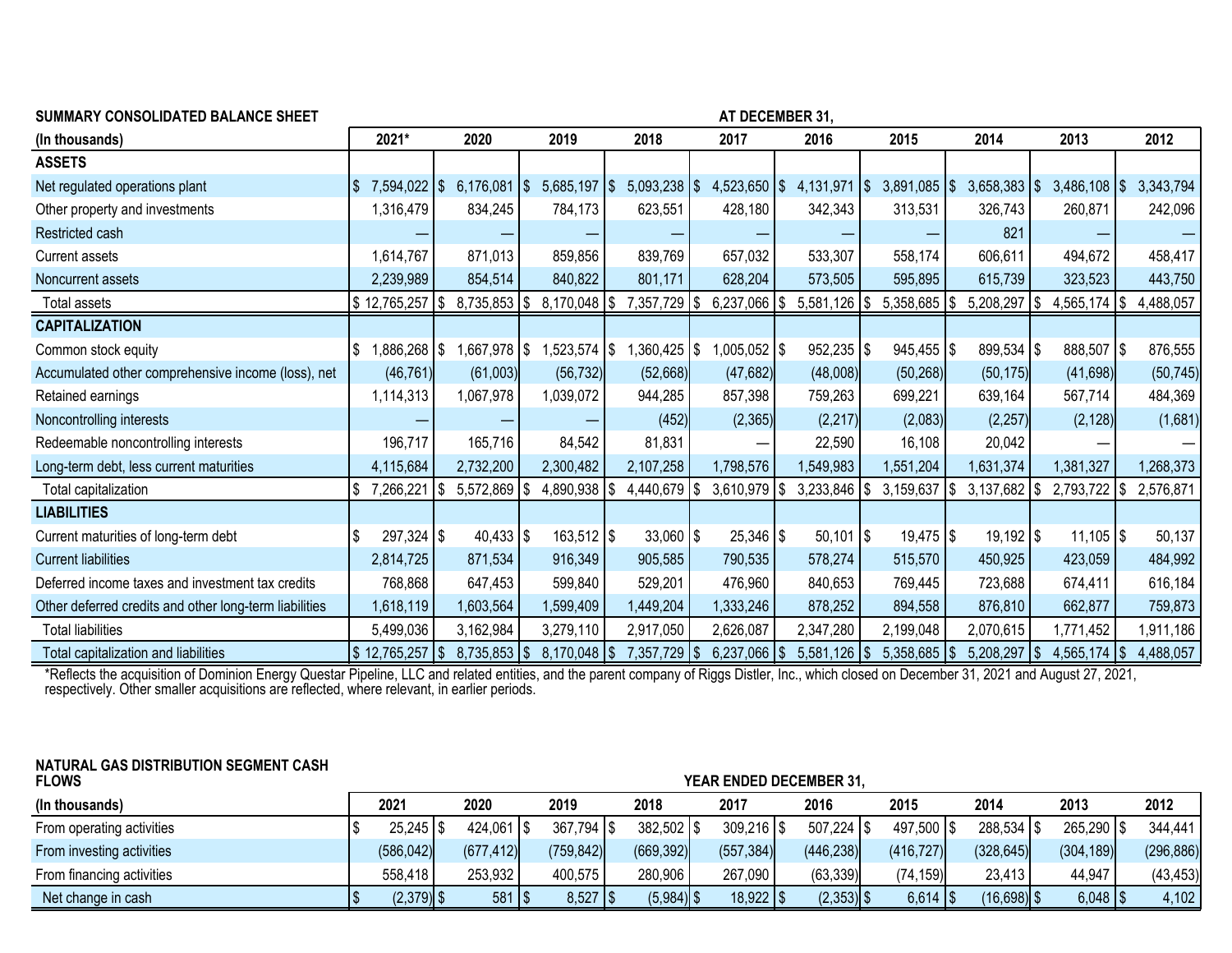| 2021             | 2020        | 2019        | 2018                                       | 2017                               | 2016                                | 2015                                                         | 2014                                      | 2013                                         | 2012                                         |
|------------------|-------------|-------------|--------------------------------------------|------------------------------------|-------------------------------------|--------------------------------------------------------------|-------------------------------------------|----------------------------------------------|----------------------------------------------|
| 7,506,489   \$   |             |             |                                            |                                    |                                     |                                                              |                                           | 4,410,598                                    | 4,224,560                                    |
| 496,643          | 515,879     | 467,274     | 416,643                                    | 396,252                            | 382,084                             | 365,865                                                      | 356,072                                   | 324,490                                      | 310,936                                      |
| 397,590          | 400,657     | 391,864     | 386,159                                    | 363,396                            | 349,981                             | 312,996                                                      | 312,300                                   | 313,306                                      | 301,505                                      |
| 383,307          | 273,811     | 259,097     | 243,694                                    | 232,566                            | 226,754                             | 205,782                                                      | 198,457                                   | 171,193                                      | 150,396                                      |
| 183,485          | 211,429     | 185,026     | 193,028                                    | 125,248                            | 111,177                             | 119,805                                                      | 74,332                                    | 101,413                                      | 74,178                                       |
| 117,546          | 114,997     | 113,943     | 38,363                                     | 36,661                             | 36,410                              | 34,914                                                       | 34,680                                    | 33,612                                       | 33,014                                       |
| (2,538,508)      | (2,419,348) | (2,313,050) | (2,234,029)                                | (2,231,242)                        | (2, 172, 966)                       | (2,084,007)                                                  | (1,973,098)                               | (1,868,504)                                  | (1,750,795)                                  |
| $6,546,552$   \$ |             |             |                                            |                                    |                                     |                                                              |                                           | $3,486,108$ \\$                              | 3,343,794                                    |
|                  |             |             | \$   078,656.<br>$6,176,081$ $\frac{1}{3}$ | $6,581,043$ \\$<br>$5,685,197$ \\$ | $6,049,380$   \$<br>$5,093,238$ \\$ | AT DECEMBER 31,<br>$5,600,769$ \\$<br>$4,523,650$ $\sqrt{ }$ | $5,198,531$ \\$<br>$4,131,971$ $\sqrt{5}$ | $4,935,730$ \\$<br>$3,891,085$ $\frac{8}{3}$ | $4,655,640$ \\$<br>$3,658,383$ $\frac{5}{5}$ |

| <b>OPERATIONS &amp; MAINTENANCE EXPENSES</b> | YEAR ENDED DECEMBER 31, |  |                         |  |                         |  |                          |  |                         |  |                |  |                |                         |                 |  |         |
|----------------------------------------------|-------------------------|--|-------------------------|--|-------------------------|--|--------------------------|--|-------------------------|--|----------------|--|----------------|-------------------------|-----------------|--|---------|
| (In thousands)                               | 2021                    |  | 2020                    |  | 2019                    |  | 2018                     |  | 2017                    |  | 2016           |  | 2015           | 2014                    | 2013            |  | 2012    |
| <b>Distribution</b>                          | $184,674$ $\frac{1}{9}$ |  | $175,408$ $\frac{1}{9}$ |  | $184, 193$ $\sqrt{5}$   |  | $185, 176$ $\frac{1}{3}$ |  | 186,860   \$            |  | $188,064$   \$ |  | $181,249$ \\$  | $170,377$ $\frac{1}{9}$ | $174, 129$ \\$  |  | 166,356 |
| Administrative and general*                  | 171,390                 |  | 162,659                 |  | 167,553                 |  | 151,157                  |  | 135,569                 |  | 123,246        |  | 114,501        | 122,532                 | 107,874         |  | 104,152 |
| Customer accounts                            | 60,050                  |  | 48,466                  |  | 49,057                  |  | 47,719                   |  | 48,937                  |  | 51,024         |  | 51,071         | 50,200                  | 53,809          |  | 55,894  |
| Transmission                                 | 14,054                  |  | 12,599                  |  | 15,938                  |  | 15,020                   |  | 13,744                  |  | 13,666         |  | 14,779         | 15,792                  | 15,864          |  | 14,207  |
| Production and storage expenses              | 7,247                   |  | 6,642                   |  | 4,869                   |  | 4,885                    |  | 5,256                   |  | 4,889          |  | 5,052          | 4,960                   | 5,054           |  | 4,500   |
| Customer service and informational           | 1,076                   |  | 575                     |  | 516                     |  | 827                      |  | 935                     |  | 0.050          |  | 3,165          | 4,440                   | 4,677           |  | 4,142   |
| <b>Sales</b>                                 | 59                      |  | 33 <sup>1</sup>         |  | 48                      |  | 29                       |  | 20                      |  | 25             |  | 15             | 12 <sub>1</sub>         | 15 <sub>1</sub> |  |         |
| Total operations and maintenance expenses*   | $438,550$ $\sqrt{5}$    |  | $406,382$   \$          |  | $422,174$ $\frac{1}{9}$ |  | $404,813$ $\frac{1}{9}$  |  | $391,321$ $\frac{1}{9}$ |  | $381,964$   \$ |  | $369,832$   \$ | $368,313$ $\frac{1}{9}$ | $361,422$   \$  |  | 349,257 |

\* To reflect the impacts of the Company's 2018 adoption of the update to FASB Topic 715, all periods presented exclude non-service components of net periodic pension and other post-retirement benefit cost. For 2012-2017, t costs have been reclassified from Administrative and general expense (as a practical expedient) to Other income (deductions). Non-service cost in periods prior to 2018 were initially recognized in a number of categories of and to a more limited extent, in regulated operations plant on the balance sheet, through an overhead loading process.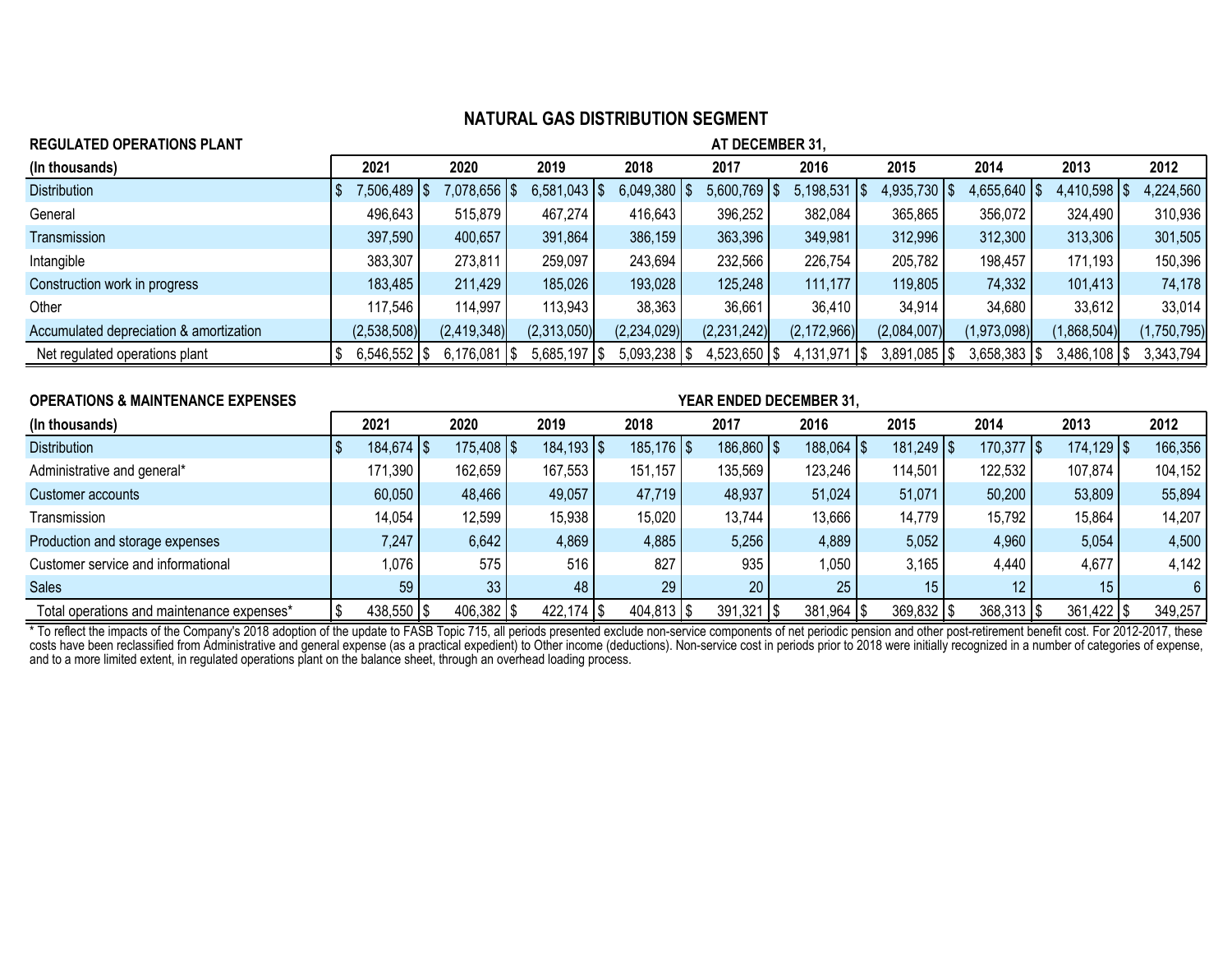**AT DECEMBER 31,**

| <b>CUSTOMERS BY CLASS</b>    | 2021      | 2020      | 2019      | 2018      | 2017      | 2016      | 2015     | 2014      | 2013      | 2012     |
|------------------------------|-----------|-----------|-----------|-----------|-----------|-----------|----------|-----------|-----------|----------|
| Residential                  | 2,072,889 | 2,039,226 | 1,997,418 | ,964,355  | 1,932,332 | 1,902,227 | ,874,852 | 1,849,555 | 1,824,008 | ,796,929 |
| Small commercial             | 83,242    | 82,036    | 81,603    | 80,676    | 80,047    | 79,437    | 78,833   | 78,230    | 77,848    | 76,800   |
| Large commercial             | 977       | 990       | 987       | 992       | 1,016     | 1,042     | 1,043    | 1,086     | 1,076     | 1,118    |
| Industrial / Other           | 373       | 342       | 336       | 329       | 332       | 318       | 318      | 341       | 333       | 308      |
| Transportation               | 1,038     | 989       | 958       | 955       | 929       | 905       | 879      | 833       | 812       | 739      |
| Total customers*             | 2,158,519 | 2,123,583 | 2,081,302 | 2,047,307 | 2,014,656 | 1,983,929 | 955,925  | 930,045   | 1,904,077 | ,875,894 |
| Annual customer growth rate* | 1.7%      | $1.8 \%$  | $1.7 \%$  | 1.6%      | .5%       | 1.4%      | $.3 \%$  | $1.4 \%$  | 1.5%      | 0.9%     |

| <b>SYSTEM THROUGHPUT BY CLASS</b> |         |         |         |         | <b>YEAR ENDED DECEMBER 31,</b> |         |         |         |         |         |
|-----------------------------------|---------|---------|---------|---------|--------------------------------|---------|---------|---------|---------|---------|
| (In thousands of dekatherms)      | 2021    | 2020    | 2019    | 2018    | 2017                           | 2016    | 2015    | 2014    | 2013    | 2012    |
| Residential                       | 76,811  | 80,068  | 81,839  | 69,702  | 67,427                         | 68,463  | 65,542  | 61,738  | 74,133  | 65,505  |
| Small commercial                  | 31,051  | 29,316  | 33,322  | 30,534  | 29,767                         | 29,452  | 28,512  | 27,658  | 29,804  | 27,067  |
| Large commercial                  | 9,490   | 9,124   | 9,933   | 9,255   | 9,256                          | 9,095   | 9,228   | 9,439   | 10,276  | 11,658  |
| Industrial / Other                | 5,104   | 5,316   | 4,255   | 3,775   | 3,382                          | 3,028   | 3,097   | 3,238   | 5,021   | 4,783   |
| Transportation                    | 94,955  | 98,328  | 100,799 | 105,055 | 97,441                         | 97,056  | 103,571 | 90,669  | 103,792 | 99,809  |
| Total system throughput           | 217,411 | 222,152 | 230,148 | 218,321 | 207,273                        | 207,094 | 209,950 | 192,742 | 223,026 | 208,822 |

| <b>OPERATING MARGIN BY CLASS**</b> |           | <b>YEAR ENDED DECEMBER 31,</b> |         |               |               |         |         |         |         |         |  |  |  |  |  |
|------------------------------------|-----------|--------------------------------|---------|---------------|---------------|---------|---------|---------|---------|---------|--|--|--|--|--|
| (In thousands)                     | 2021      | 2020                           | 2019    | 2018          | 2017          | 2016    | 2015    | 2014    | 2013    | 2012    |  |  |  |  |  |
| Residential                        | 774,716   | 717.581                        | 686,886 | 647,209<br>IЪ | 657,574<br>ه⊢ | 640,157 | 623,828 | 612,641 | 601,076 | 582,619 |  |  |  |  |  |
| Small commercial                   | 153,492   | 138,272                        | 142,798 | 145,250       | 144,096       | 142,490 | 136,344 | 136,272 | 133,474 | 132,964 |  |  |  |  |  |
| Large commercial                   | 26,021    | 23,618                         | 23,138  | 22,822        | 22,232        | 22,450  | 22,249  | 23,412  | 25,171  | 26,421  |  |  |  |  |  |
| Industrial / Other                 | 14,703    | 10,293                         | 8,464   | 8,251         | 7,495         | 7,177   | 6,937   | 6,477   | 7,735   | 8,706   |  |  |  |  |  |
| Transportation                     | 121,951   | 117.984                        | 122,489 | 114,808       | 115,866       | 112,017 | 101,472 | 97,929  | 96,697  | 91,416  |  |  |  |  |  |
| Total operating margin             | 1,090,883 | $\frac{1}{2}$ 1,007,748        | 983,775 | 938,340<br>15 | 947,263       | 924,291 | 890,830 | 876,731 | 864,153 | 842,126 |  |  |  |  |  |

\*Growth rate for 2021 and 2020 each reflect approximately 37,000 new meter sets. Customer counts during these years were impacted by a moratorium on disconnections during the COVID-19 pandemic. \*\*Includes allocations of miscellaneous, unbilled, and other operating revenues.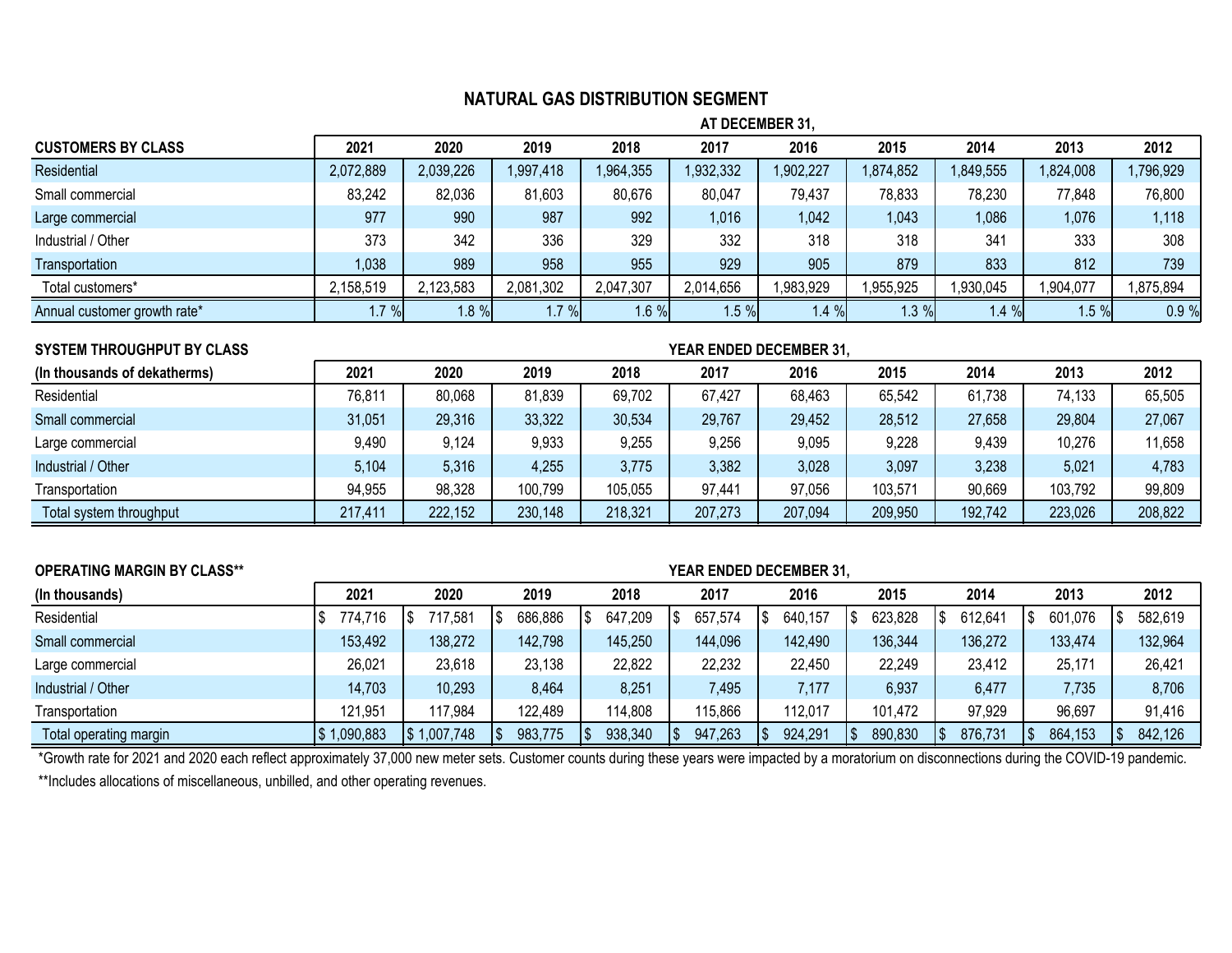| <b>MARKET PRICE PER SHARE</b> | 2021  | 2020          | 2019                | 2018         | 2017        | 2016         | 2015  | 2014  | 2013         | 2012         |
|-------------------------------|-------|---------------|---------------------|--------------|-------------|--------------|-------|-------|--------------|--------------|
| High                          | 73.54 | 81.62<br>. \$ | 92.94<br>$\sqrt{3}$ | 85.97<br>1\$ | 86.87<br>15 | 79.58<br>1\$ | 63.68 | 64.20 | 56.03<br>1\$ | 46.08<br>I S |
| Low                           | 57.00 | 45.68         | 73.27               | 62.54        | 72.32       | 53.51        | 50.78 | 47.21 | 42.02        | 39.01        |
| Close [1]                     | 70.05 | 60.75         | 75.97               | 76.50        | 80.48       | 76.62        | 55.16 | 61.81 | 55.91        | 42.41        |

|                                                      | 2021   | 2020     |                 | 2019   | 2018     |     | 2017   | 2016   |                 | 2015   | 2014   |     | 2013     | 2012   |
|------------------------------------------------------|--------|----------|-----------------|--------|----------|-----|--------|--------|-----------------|--------|--------|-----|----------|--------|
| Common shares outstanding (in thousands) [1]         | 60,422 | 57,193   |                 | 55,007 | 53,026   |     | 48,090 | 47,482 |                 | 47,378 | 46,523 |     | 46,356   | 46,148 |
| Dividend yield [1]                                   | 3.4%   | $3.8 \%$ |                 | 2.9%   | 2.7%     |     | 2.5%   | 2.3%   |                 | 2.9%   | 2.4%   |     | 2.4%     | 2.8 %  |
| Dividends declared per share [2]                     | 2.38   | 2.28     |                 | 2.18   | 2.08     | 1\$ | 1.98   | 1.80   |                 | .62    | 1.46   |     | 1.32     | 1.18   |
| Price / Earnings ratio [1]                           | 20.66  | 14.64    |                 | 19.28  | 20.73    |     | 19.92  | 23.94  |                 | 18.76  | 20.33  |     | 17.81    | 14.67  |
| Return on equity - total company [2]                 | 7.1%   | $9.0 \%$ |                 | 9.0%   | $9.3 \%$ |     | 11.2%  | 9.3%   |                 | 8.9%   | 9.7%   |     | 10.6%    | 10.4 % |
| Return on equity - gas distribution segment only [2] | 7.8 %  | $7.5 \%$ |                 | 8.5%   | 8.2%     |     | 10.0 % | 7.7 %  |                 | 7.6 %  | 8.5%   |     | $9.6 \%$ | 9.6 %  |
| Book value per share [1]                             | 48.89  | 46.77    | $\overline{15}$ | 45.56  | 42.63    | 1\$ | 37.74  | 35.03  | $\overline{15}$ | 33.65  | 32.03  | 1\$ | 30.51    | 28.39  |

|                                                   | YEAR ENDED DECEMBER 31, |       |            |       |                   |       |            |       |       |       |  |  |
|---------------------------------------------------|-------------------------|-------|------------|-------|-------------------|-------|------------|-------|-------|-------|--|--|
| <b>HEATING DEGREE DAY COMPARISON</b>              | 2021                    | 2020  | 2019       | 2018  | 2017              | 2016  | 2015       | 2014  | 2013  | 2012  |  |  |
| Actual                                            | 1,627                   | ,767  | 1,917      | 1.531 | 1,478             | 1,613 | 1,512      | 1,416 | 1,918 | 1,740 |  |  |
| Ten-year average                                  | 1,637                   | .676  | 1,701      | ,694  | 1,733             | 771.، | 1,792      | ,816  | 1,876 | 1,866 |  |  |
|                                                   |                         |       |            |       |                   |       |            |       |       |       |  |  |
|                                                   | 2021                    | 2020  | 2019       | 2018  | 2017              | 2016  | 2015       | 2014  | 2013  | 2012  |  |  |
| Number of gas distribution segment employees [1]  | 2,286                   | 2,272 | 2,295      | 2,312 | 2,285             | 2,247 | 2,219      | 2,196 | 2,220 | 2,245 |  |  |
| Customers / Employee [1]                          | 945                     | 935   | 907        | 886   | 882               | 883   | 881        | 879   | 858   | 836   |  |  |
| Operations & maintenance expense / Customer [2,3] | 212                     | 204   | 213<br>1\$ | 211   | 207<br>$\sqrt{5}$ | 206   | 204<br>1\$ | 202   | 206   | 200   |  |  |

Weighted average cost of gas (per therm) [2,4]  $\begin{array}{|l} \hline \end{array}$   $\begin{array}{|l} \hline \end{array}$  0.64  $\begin{array}{|l} \hline \end{array}$  0.28  $\begin{array}{|l} \hline \end{array}$  0.31  $\begin{array}{|l} \hline \end{array}$  0.44  $\begin{array}{|l} \hline \end{array}$  0.44  $\begin{array}{|l} \hline \end{array}$  0.55  $\begin{array}{|l} \hline$ Construction expenditures (in thousands) [2] \$ 601,983 \$ 692,216 \$ 778,748 \$ 682,869 \$ 560,448 \$ 457,120 \$ 438,289 \$ 350,025 \$ 314,578 \$ 308,951

[1] At December 31,

[2] For the year ended December 31,

[3] Includes non-service components of net periodic pension and other post-retirement benefit cost in calculation.

[4] Gas cost in 2021 includes impacts of the significant price runup during Winter Storm Uri.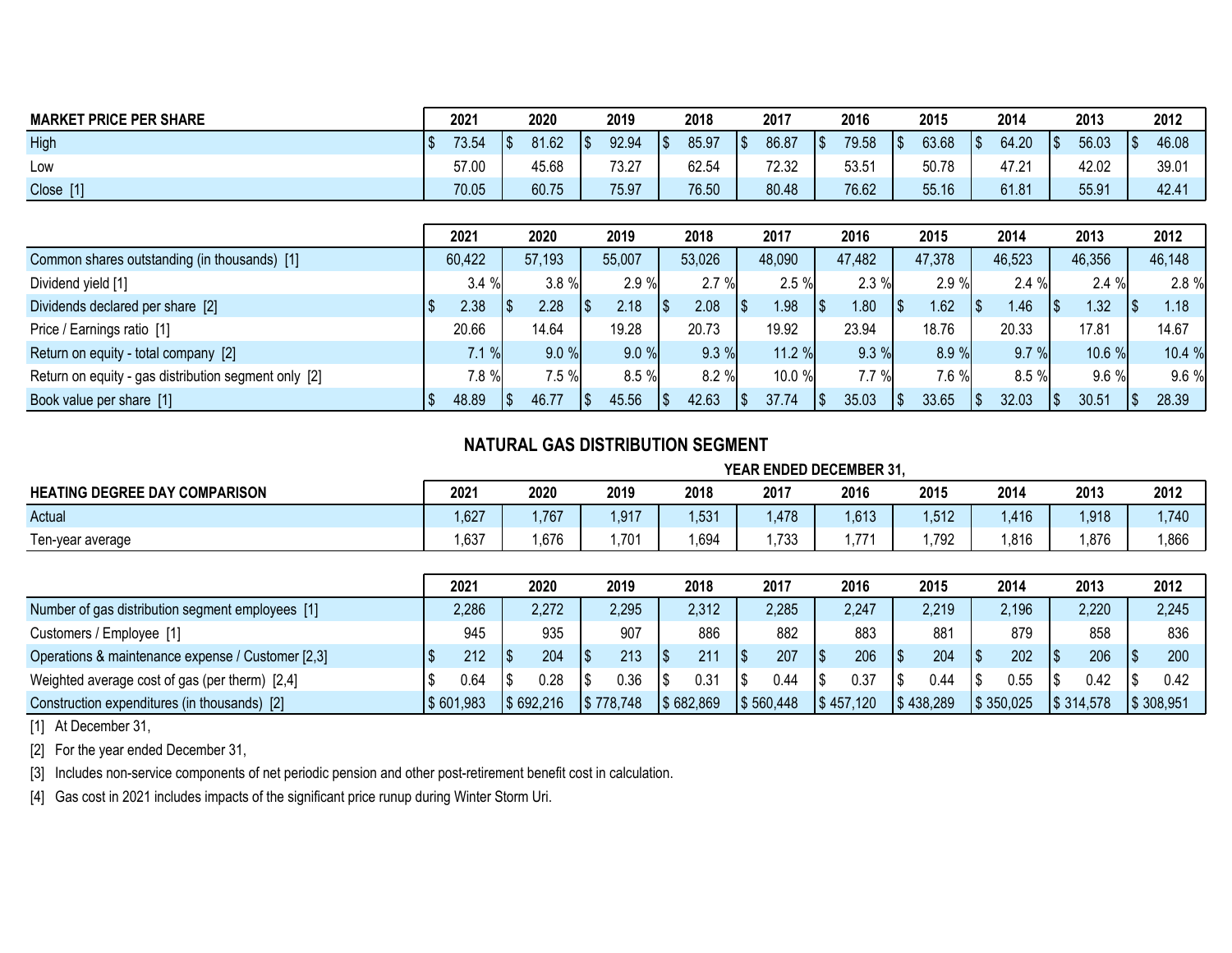**Transportation Volumes and Operating Margin**

|                                                                                            | <b>OPERATING</b> |
|--------------------------------------------------------------------------------------------|------------------|
| <b>DIVISION/CUSTOMER TYPE</b><br><b>TRANSPORTED</b><br><b>MARGIN</b><br><b>TRANSPORTED</b> | <b>MARGIN</b>    |
|                                                                                            |                  |
| Twelve Months Ended 12-31-21<br>Twelve Months Ended 12-31-20                               |                  |
| Southern Nevada                                                                            |                  |
| \$<br>7,577,377 \$<br>8,699,485<br>9,868,220<br>Commercial                                 | 11,233,406       |
| 5,248,141<br>5,476,590<br>Industrial<br>4,098,538                                          | 5,132,201        |
| 38,590,851<br>41,887,476<br><b>Power Generation</b><br>15,543,361                          | 15,273,379       |
| 29,510,119<br>54,941,443<br>Southern Nevada Totals<br>52,538,477<br>S<br>S                 | 31,638,986       |
|                                                                                            |                  |
|                                                                                            |                  |
|                                                                                            |                  |
| Northern Nevada (1)                                                                        |                  |
| \$<br>1,492,741 \$<br>Commercial<br>1,738,886<br>1,765,041                                 | 1,580,736        |
| 7,199,615<br>Industrial<br>7,485,521<br>3,940,960                                          | 3,725,604        |
| <b>Power Generation</b><br>8,374,128<br>6,559,848<br>3,539,804                             | 4,258,335        |
| 9,099,326<br>30,338,023<br>9,047,822<br>Resale                                             | 29,480,741       |
| 26,114,306<br><b>Northern Nevada Totals</b><br>24,883,581<br>39,583,828<br>- \$            | 39,045,416       |

(1) Includes transportation customers of Great Basin Gas Transmission Company, a wholly owned subsidiary of Southwest Gas Corporation.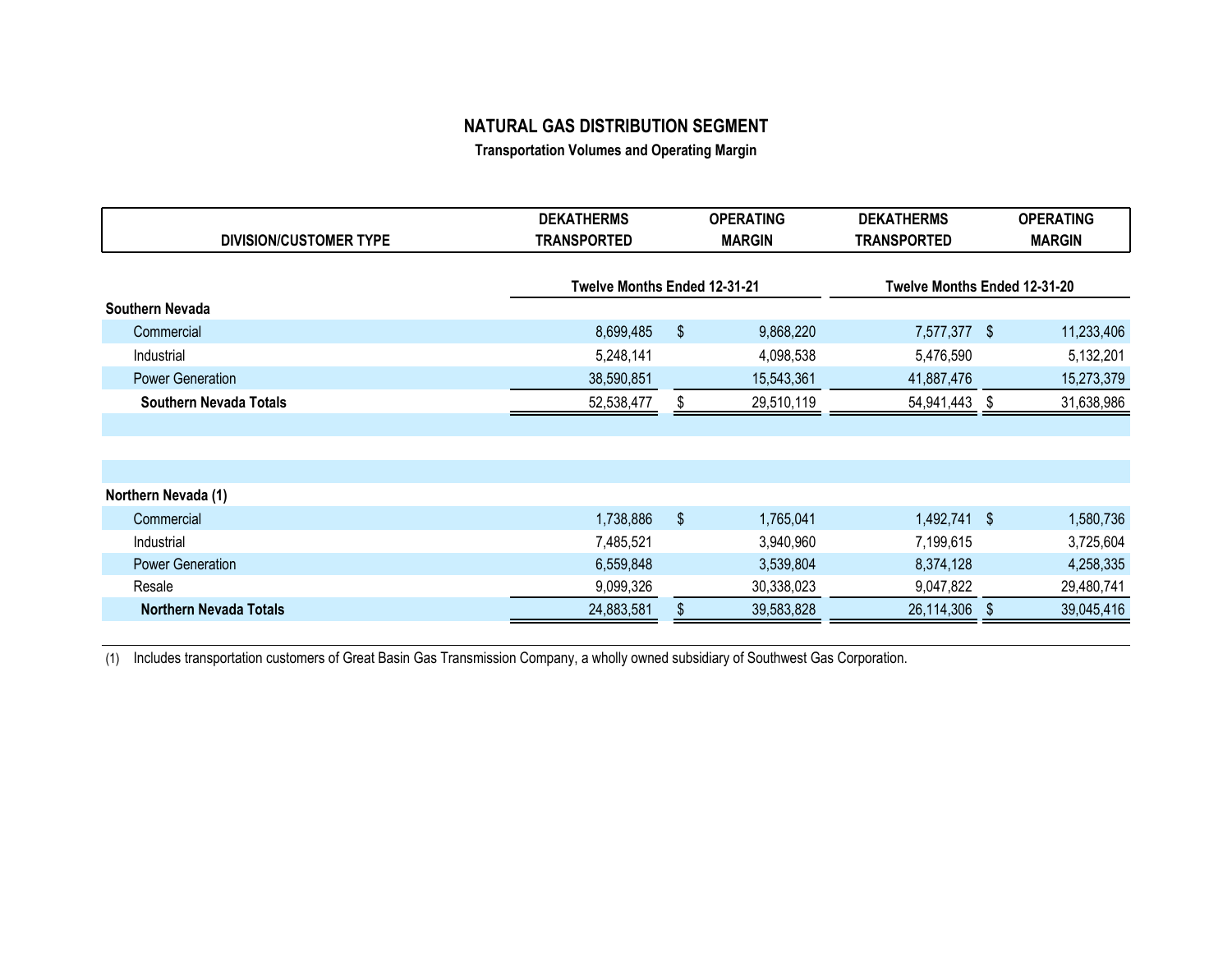**Transportation Volumes and Operating Margin**

|                                | <b>DEKATHERMS</b>            | <b>OPERATING</b> |            | <b>DEKATHERMS</b>            | <b>OPERATING</b> |            |  |
|--------------------------------|------------------------------|------------------|------------|------------------------------|------------------|------------|--|
| <b>DIVISION/CUSTOMER TYPE</b>  | <b>TRANSPORTED</b>           | <b>MARGIN</b>    |            | <b>TRANSPORTED</b>           |                  | MARGIN     |  |
|                                |                              |                  |            |                              |                  |            |  |
|                                | Twelve Months Ended 12-31-21 |                  |            | Twelve Months Ended 12-31-20 |                  |            |  |
| Southern Arizona               |                              |                  |            |                              |                  |            |  |
| Commercial                     | 1,533,975                    | S                | 4,136,228  | 1,556,754 \$                 |                  | 3,989,804  |  |
| Industrial                     | 952,717                      |                  | 2,389,799  | 1,139,154                    |                  | 2,088,079  |  |
| <b>Power Generation</b>        | 1,613,186                    |                  | 3,626,466  | 1,636,466                    |                  | 3,567,043  |  |
| Irrigation                     | 505,717                      |                  | 1,809,212  | 628,040                      |                  | 2,412,566  |  |
| <b>Southern Arizona Totals</b> | 4,605,595                    |                  | 11,961,705 | 4,960,414                    | -S               | 12,057,492 |  |
|                                |                              |                  |            |                              |                  |            |  |

| <b>Central Arizona</b>        |            |            |            |            |
|-------------------------------|------------|------------|------------|------------|
| Commercial                    | 4,921,949  | 13,204,737 | 4,182,026  | 12,252,836 |
| Industrial                    | 4,969,795  | 12,613,073 | 4,545,668  | 11,115,407 |
| Power Generation              | ,160,352   | ,406,969   | 1,119,034  | 1,224,993  |
| Irrigation                    | 1,489,147  | 3,092,292  | 1,459,942  | 3,003,153  |
| <b>Central Arizona Totals</b> | 12,541,243 | 30,317,071 | 11,306,670 | 27,596,389 |